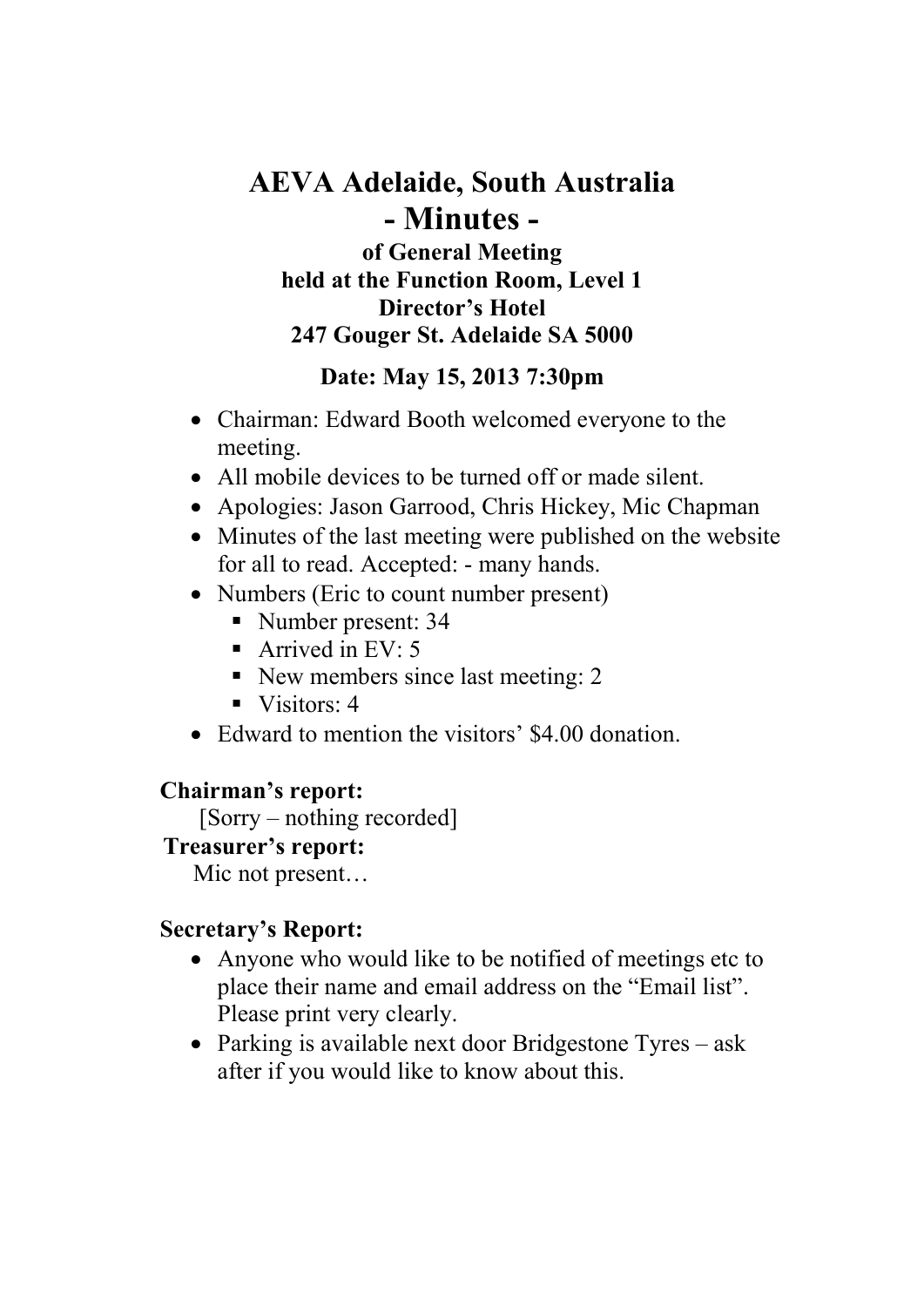- The "EV Meetup" ? It was decided to have the EV Meetup at Eric's place again. June 1, 2013 10am – 4pm, email to be sent out.
- Items for sale. (120V 1500W Ceramic Element has been sold - \$40.00 Denis)

Orange Insulation Tape - \$3.00 per roll.

- Library books Rob Needs
- Mic Chapman has moved into his new business. Anyone can visit during business hours. (Address was given at meeting – not to be published here)

### **Lobbying Sub-Committee Report:**

 **- Correspondence:** 

#### **- Tonight's Guest Speaker:**

 Terry Stocker will speak and demonstrate... "What goes on inside a DC Controller"Terry has agreed that the presentation can be added to the Adelaide website.

### **Member EV Conversion reports:**

 **[**There were reports but I was so interested in listening I forgot to write anything down. You have to be there.]

### **EV's in the news…**

- Eric showed some videos

## **Question Time:**

### **Other business:**